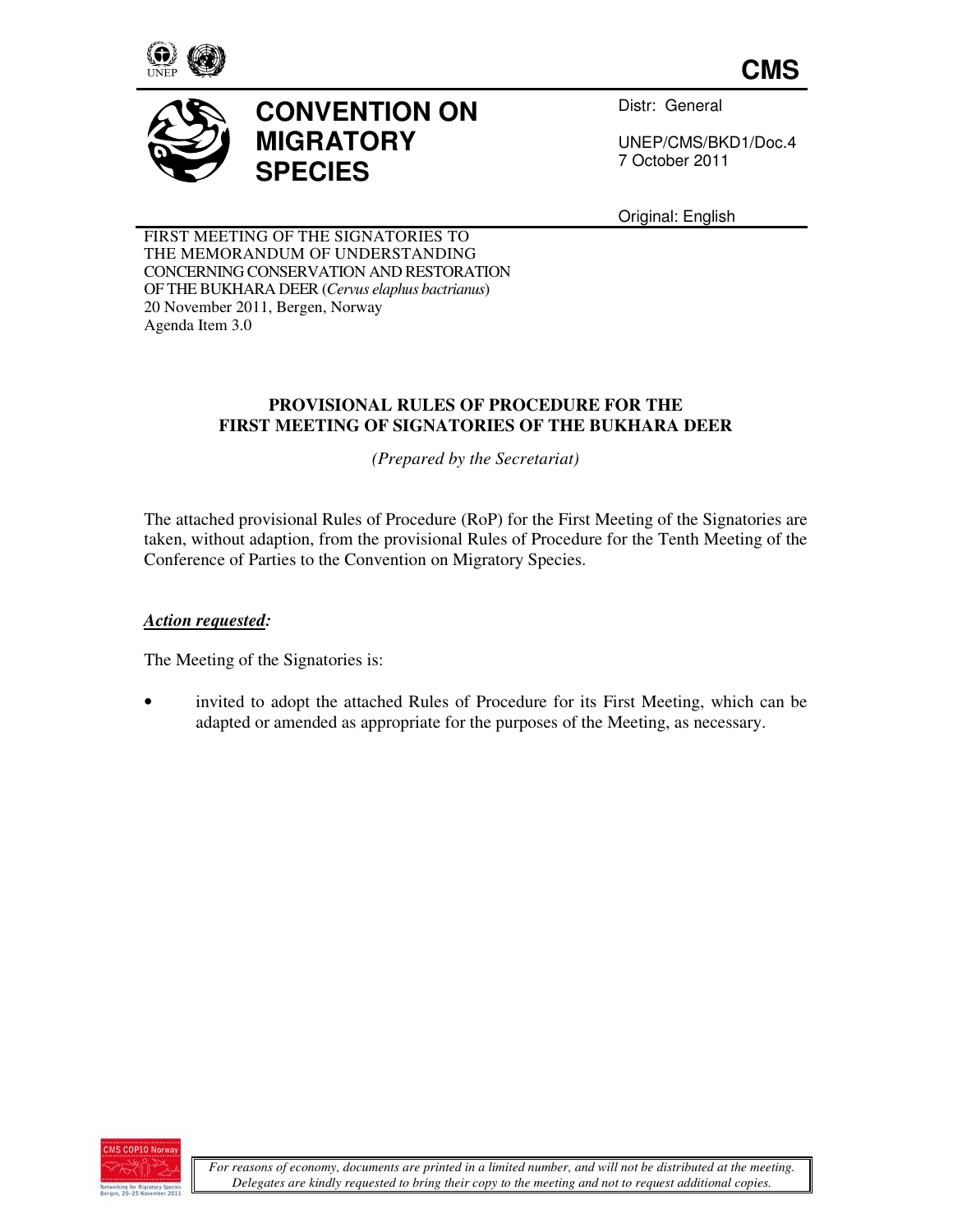# TENTH MEETING OF THE CONFERENCE OF THE PARTIES TO THE CONVENTION ON THE CONSERVATION OF MIGRATORY SPECIES OF WILD ANIMALS

## Provisional Rules of Procedure

#### Part I

Delegates, Observers, Secretariat

### Rule 1 – Delegates

(1) A Party to the Convention (hereafter referred to as a "Party")<sup>1</sup> shall be entitled to be represented at the meeting by a delegation consisting of a Representative and such Alternative Representatives and Advisers as the Party may deem necessary.

(2) Without prejudice to the provisions of Rule 14, paragraph 2, the Representative of a Party shall exercise the voting rights of that Party. In their absence, an Alternative Representative of that Party shall act in their place over the full range of their functions.

(3) Logistic and other limitations may require that no more than four delegates of any Party be present at a plenary session and sessions of the Committee of the Whole established under Rule 23. The Secretariat shall notify Parties, observers and other participants of any such limitations in advance of the meeting.

#### Rule 2 – Observers

(1) The United Nations, its Specialized Agencies, the International Atomic Energy Agency and any State not a Party to the Convention may be represented at the meeting by observers who shall have the right to participate but not to vote. $2$ 

(2) Any body or agency technically qualified in protection, conservation and management of migratory species which is either:

- (a) an international agency or body, either governmental or non-governmental, or a national governmental agency or body; or
- (b) a national non-governmental agency or body which has been approved for this purpose by the State in which it is located.

and which has informed the Secretariat of the Convention of its desire to be represented at the meeting by observers, shall be permitted to be represented unless at least one-third of the Parties present object. Once admitted, these observers shall have the right to participate but not to vote.<sup>3</sup>

(3) Bodies and agencies desiring to be represented at the meeting by observers shall submit the names of their representatives (and in the case of bodies and agencies referred to in paragraph (2) (b) of this Rule, evidence of the approval of the State in which they are located) to the Secretariat of the Convention prior to the opening of the meeting.

(4) Logistic and other limitations may require that no more than two observers from any non-Party State, body or agency be present at a plenary session or a session of the Committee of the Whole of the meeting. The Secretariat shall notify Parties, observers and other participants of any such limitations in advance of the meeting.

 $\overline{\phantom{a}}$ 

<sup>1</sup> See Articles I, paragraph 1 (k), and XVIII of the Convention. A Party is a State which has deposited with the Government of the Federal Republic of Germany its instrument of ratification, acceptance, approval or accession by 31 August 2011.

<sup>&</sup>lt;sup>2</sup> See Convention, Article VII, paragraph 8.

<sup>&</sup>lt;sup>3</sup> See Convention, Article VII, paragraph 9.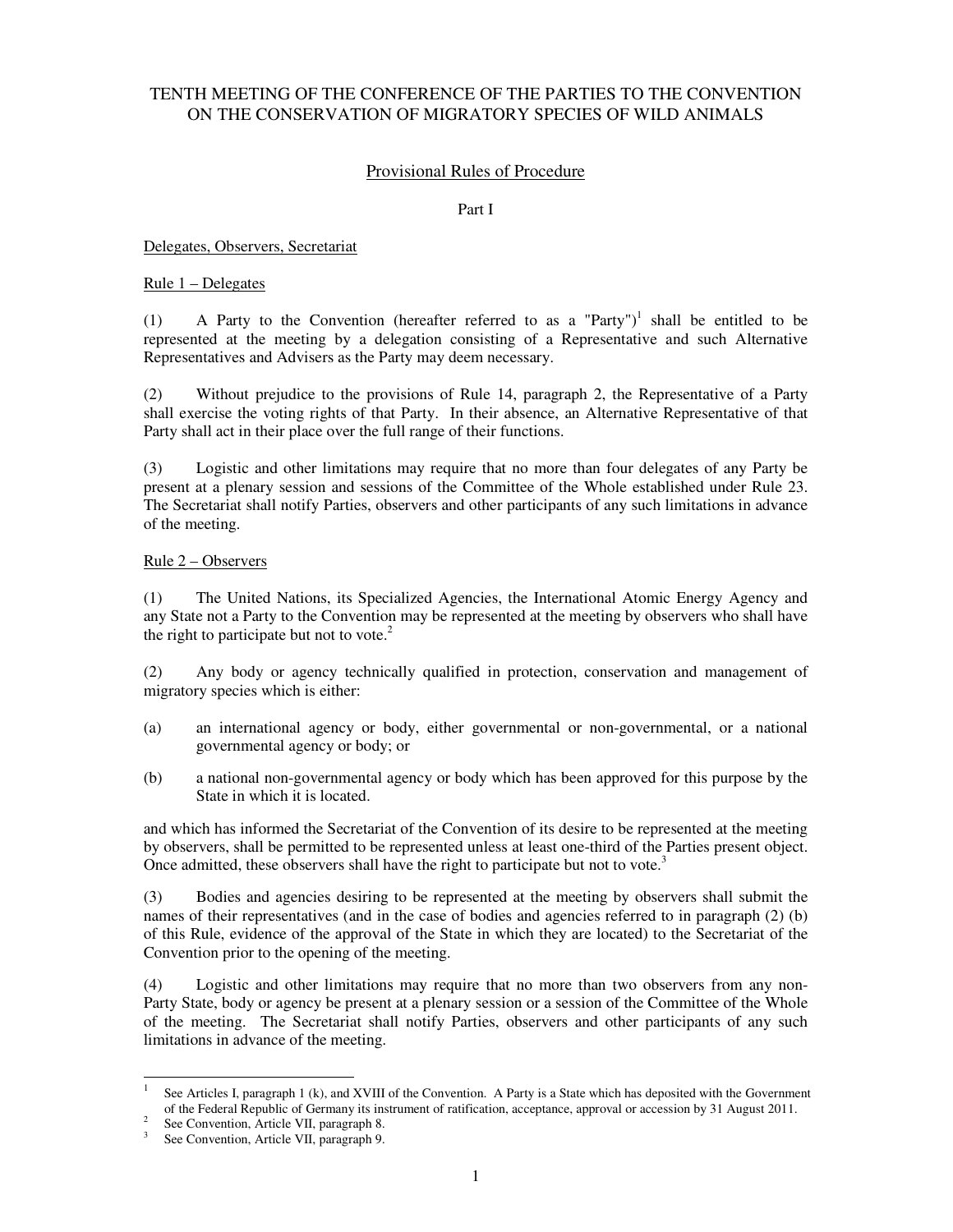(5) The standard participation fee for all non-governmental organisations is fixed by the Standing Committee and announced in the letter of invitation. Greater contributions are appreciated.

## Rule 3 - Credentials

(1) The Representative or any Alternative Representative of a Party shall, before exercising the voting rights of the Party, have been granted powers by, or on behalf of, a proper authority, such as the Head of State, the Head of Government or the Minister of Foreign Affairs or the head of an executive body of any regional economic organisation or as mentioned in footnote 1 above enabling them to represent the Party at the meeting and to vote.

(2) Such credentials shall be submitted to the Secretariat of the Convention.

(3) A Credentials Committee of not more than five Representatives shall examine the credentials and shall report thereon to the meeting. Pending a decision on their credentials, delegates may participate provisionally in the meeting.

## Rule 4 - Secretariat

The Secretariat of the Convention shall service and act as secretariat for the meeting.<sup>4</sup>

# Part II

## **Officers**

## Rule 5 - Chairpersons

(1) The Chairperson of the Standing Committee shall act as temporary Chairperson of the meeting until the meeting elects a Chairperson in accordance with Rule 5, paragraph 2.

(2) The Conference in its inaugural session shall elect from among the representatives of the Parties a Chairperson and a Chairperson of the Committee of the Whole. The latter shall also serve as Vice-Chairperson of the Conference.

(3) The Conference shall also elect, from among the representatives of the Parties, a Vice-Chairperson of the Committee of the Whole. If the Chairperson of the Committee of the Whole is absent or is unable to discharge the duties of Chairperson, the Vice-Chairperson shall deputize.

## Rule 6 - Presiding Officer

(1) The Chairperson shall preside at all plenary sessions of the meeting.

(2) If the Chairperson is absent or is unable to discharge the duties of Presiding Officer, the Chairperson of the Committee of the Whole shall deputize.

(3) The Presiding Officer shall not vote but may designate an Alternative Representative from the same delegation.

## Rule 7 - Bureau

(1) The Presiding Officer, the Chairperson and Vice-Chairperson of the Committee of the Whole, and the Chairpersons of the Scientific Council and the Standing Committee, and the Secretariat shall constitute the Bureau of the Conference with the general duty of forwarding the business of the meeting including, where appropriate, altering the timetable and structure of the meeting and specifying time limits for debates.

(2) The Presiding Officer shall preside over the Bureau.

 4 See Convention, Article IX, paragraph 4 (a).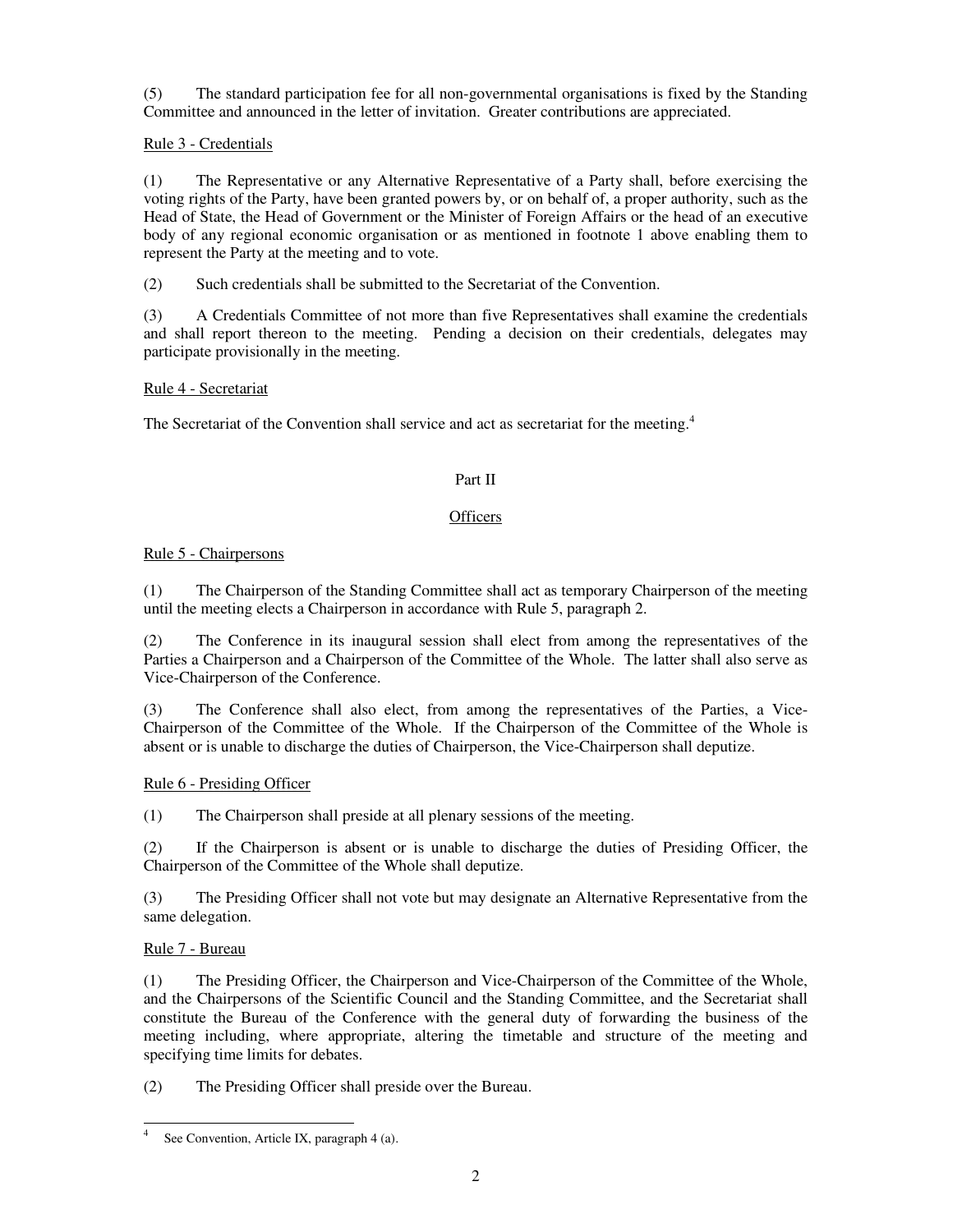## Part III

## Rules of Order and Debate

## Rule 8 - Powers of Presiding Officer

(1) In addition to exercising powers conferred elsewhere in these Rules, the Presiding Officer shall at plenary sessions of the meeting:

- (a) open and close the session;
- (b) direct the discussions;
- (c) ensure the observance of these Rules;
- (d) accord the right to speak;
- (e) put questions to the vote and announce decisions;
- (f) rule on points of order; and
- (g) subject to these Rules, have complete control of the proceedings of the meeting and the maintenance of order.

(2) The Presiding Officer may, in the course of discussion at a plenary session of the meeting, propose to the Conference:

- (a) time limits for speakers; limitation of the number of times the members of a delegation or the observers from a State not a Party, body or agency may speak on any question;
- (b) the closure of the list of speakers;
- (c) the adjournment or the closure of the debate on the particular subject or question under discussion; and
- (d) the suspensions or adjournment of the session.

## Rule 9 - Seating, Quorum

(1) Delegations shall be seated in accordance with the alphabetical order of the names of the Parties in the English language.

(2) A quorum for plenary sessions and sessions of the Committee of the Whole of the meeting shall consist of one-half of the Parties having delegations at the meeting. No plenary session or session of the Committee of the Whole shall take place in the absence of a quorum.

## Rule 10 - Right to Speak

(1) The Presiding Officer shall call upon speakers in the order in which they signify their desire to speak, with precedence given to the delegates.

(2) A delegate or observer may speak only if called upon by the Presiding Officer, who may call a speaker to order if the remarks are not relevant to the subject under discussion.

(3) A speaker shall not be interrupted except on a point of order. The speaker may, however, with the permission of the Presiding Officer, give way during their speech to allow any delegate or observer to request elucidation on a particular point in that speech.

(4) The Chairperson of a committee or working group may be accorded precedence for the purpose of explaining the conclusions arrived at by that committee or working group.

# Rule 11 - Submission of Proposals for Amendment of the Convention and its Appendices

(1) As a general rule proposals shall, subject to any provisions of the Convention itself, have been communicated at least 150 days before the meeting to the Secretariat, which shall have circulated them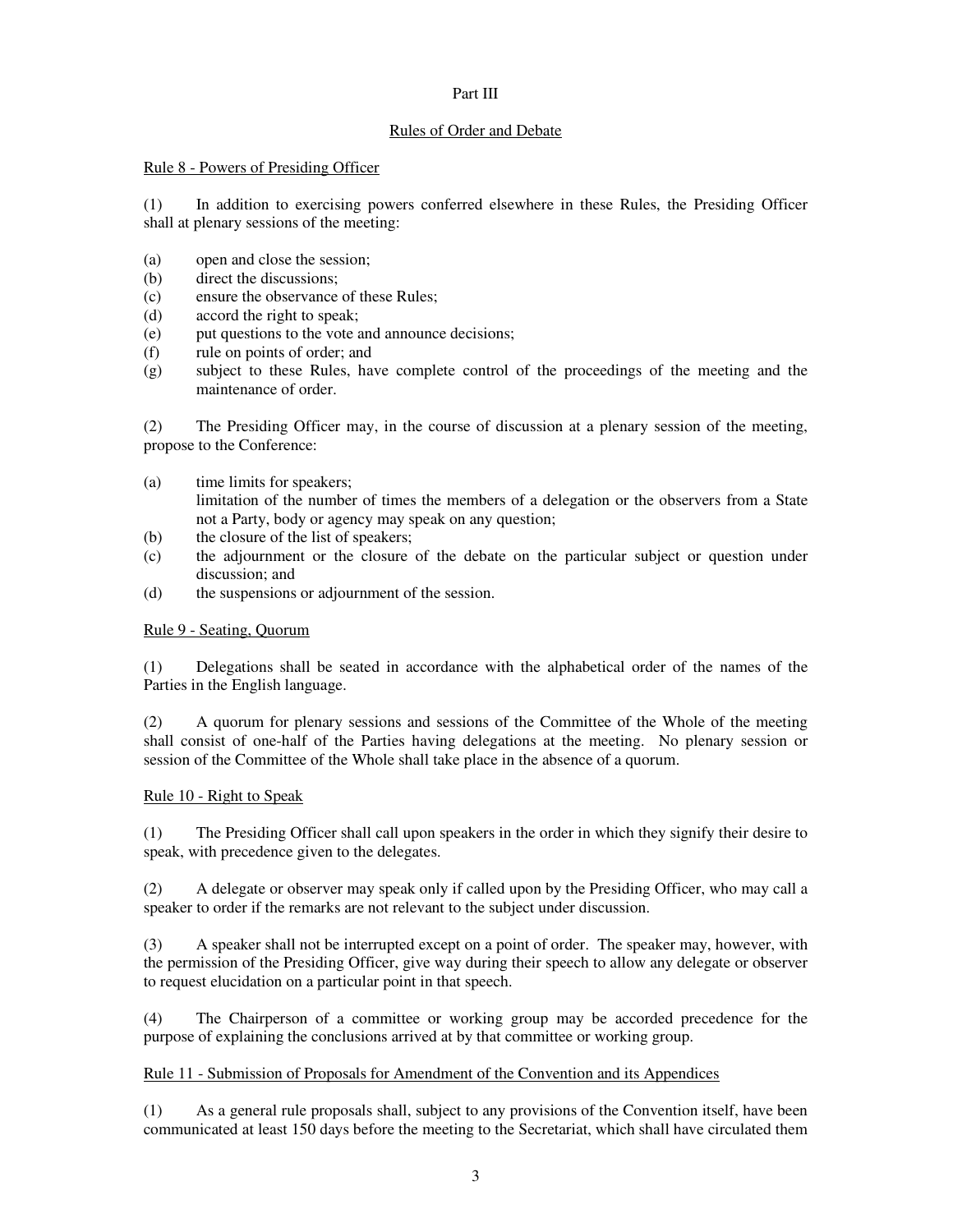to all Parties in the working languages of the meeting. Proposals arising out of discussion of the foregoing may be discussed at any plenary session of the meeting provided copies of them have been circulated to all delegations not later than the day preceding the session. The Presiding Officer may also permit the discussion and consideration of urgent proposals arising after the period prescribed above in the first sentence of this Rule provided that they relate to proposed amendments which have been circulated in accordance with the second sentence of this Rule and that their consideration will not unduly inhibit the proceedings of the Conference. The Presiding Officer may, in addition, permit the discussion of motions as to procedures, even though such motions have not been circulated previously.

(2) After a proposal has been adopted or rejected by the Conference it shall not be reconsidered unless a two-thirds majority of the Representatives participating in the meeting so decide. Permission to speak on a motion to reconsider a proposal shall be accorded only to a delegate from each of two Parties wishing to speak against the motion, after which the motion shall immediately be put to the vote.

## Rule 12 - Submission of Resolutions or Recommendations

As a general rule Resolutions or Recommendations shall have been communicated at least 60 days before the meeting to the Secretariat who shall circulate them to all Parties in the working languages in the meeting. The remaining provisions of Rule 11 shall also apply *mutatis mutandis* to the treatment of Resolutions and Recommendations.

#### Rule 13 - Procedural Motions

(1) During the discussion of any matter, a delegate may rise to make a point of order, and the point of order shall be immediately decided by the Presiding Officer in accordance with these Rules. A delegate may appeal against any ruling of the Presiding Officer. The appeal shall immediately be put to the vote, and the Presiding Officer's ruling shall stand unless a majority of the Representatives present and voting otherwise decide. A delegate rising to a point of order may not speak on the substance of the matter under discussion.

(2) The following motions shall have precedence in the following order over all other proposals or motions before the Conference:

- (a) to suspend the session;
- (b) to adjourn the session;
- (c) to adjourn the debate on the particular subject or question under discussion; and
- (d) to close the debate on the particular subject or question under discussion.

#### Rule 14 - Arrangements for Debate

(1) The Conference may, on a proposal by the Presiding Officer or by a delegate, limit the time to be allowed to each speaker and the number of times delegates or observers may speak on any question. When the debate is subject to such limits, and a speaker has spoken for the allotted time, the Presiding Officer shall call the speaker to order without delay.

(2) During the course of a debate the Presiding Officer may announce the list of speakers and, with the consent of the meeting, declare the list closed. The Presiding Officer may, however, accord the right of reply to any delegate if a speech delivered after the list has been declared closed makes this desirable.

(3) During the discussion of any matter, a delegate may move the adjournment of the debate on the particular subject or question under discussion. In addition to the proposer of the motion, a delegate may speak in favour of, and a delegate of each of two Parties may speak against the motion, after which the motion shall immediately be put to the vote. The Presiding Officer may limit the time to be allowed to speakers under this Rule.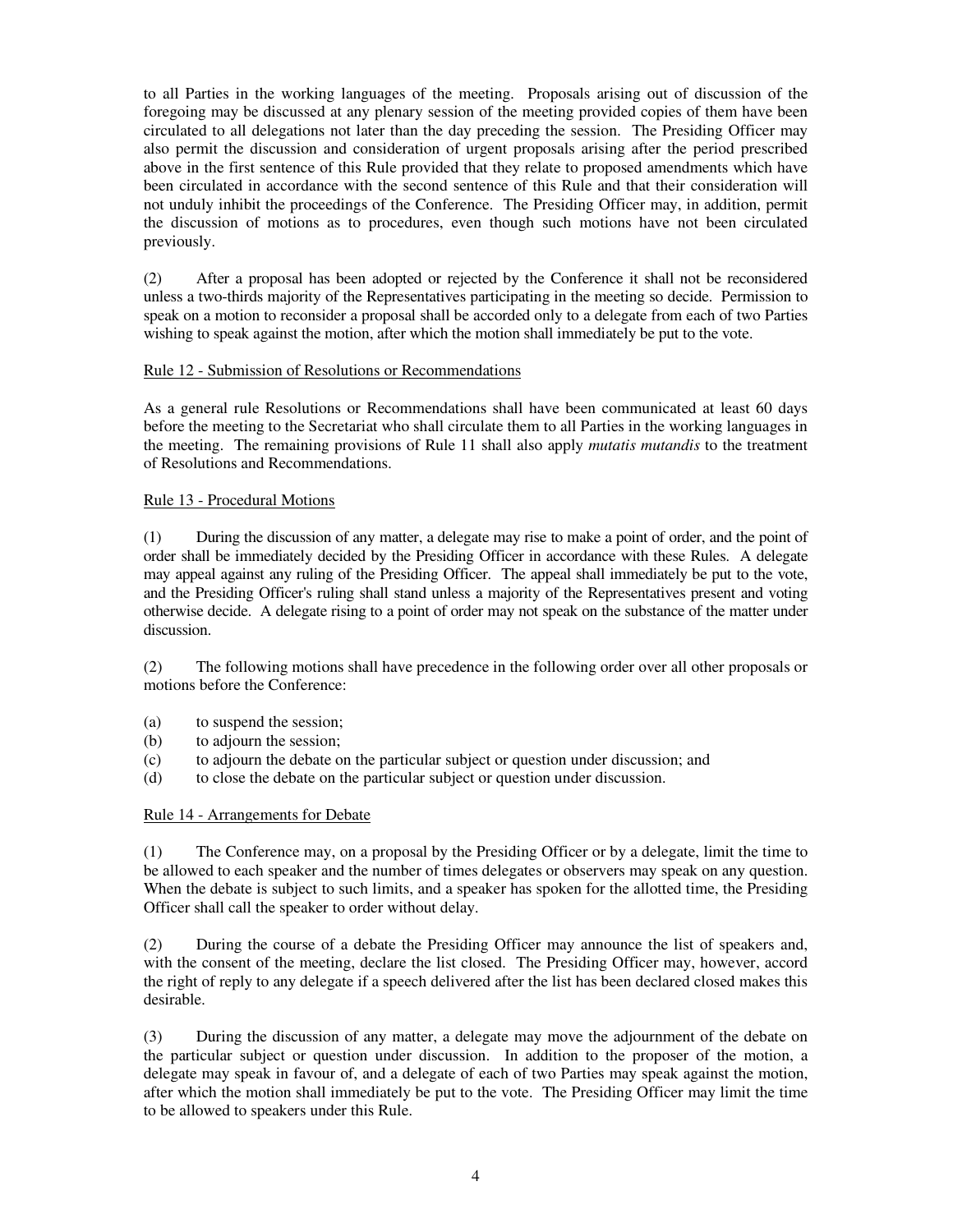(4) A delegate may at any time move the closure of the debate on the particular subject or question under discussion, whether or not any other delegate has signified the wish to speak. Permission to speak on the motion for closure of the debate shall be accorded only to a delegate from each of two Parties wishing to speak against the motion, after which the motion shall immediately be put to the vote. The Presiding Officer may limit the time to be allowed to speakers under this Rule.

(5) During the discussion of any matter a delegate may move the suspension or the adjournment of the session. Such motions shall not be debated but shall immediately be put to the vote. The Presiding Officer may limit the time allowed to the speaker moving the suspension or adjournment of the session.

(6) Whenever the Conference considers a recommendation originating from the Committee of the Whole, where the discussion of the recommendation has been conducted with interpretation in the three working languages of the session, there shall be no further discussion on the recommendation, and it shall immediately be decided upon, subject to the second paragraph.

However, any delegate, if seconded by another delegate of another Party, may present a motion for the opening of debate on any recommendation. Permission to speak on the motion for opening the debate shall be granted only to the delegate presenting the motion and the secondary, and to a delegate of each of two Parties wishing to speak against, after which the motion shall immediately be put to the vote. A motion to open the debate shall be granted if, on a show of hands, one third of the voting Representatives support the motion. While speaking on a motion to open the debate a delegate may not speak on the substance of the recommendation itself.

## Part IV

## Voting

# Rule 15 - Methods of Voting

(1) Without prejudice to the provisions of Rule 1, paragraph 2, each representative duly accredited according to Rule 3 shall have one vote. Regional economic integration organizations, in matters within their competence, shall exercise their right to vote with the number of votes equal to the number of their member States which are Parties. In such case, the member States of such organizations shall not exercise their right individually.<sup>5</sup>

(2) Representatives of Parties which are three or more years behind in paying their subscriptions on the date of the opening session of the meeting of the Conference of the Parties shall not be eligible to vote. However, the Conference of the Parties may allow such Parties to exercise their right to vote if it is satisfied that the delay in payment arises from exceptional and unavoidable circumstances, and shall receive advice in this regard from the Standing Committee.

(3) The Conference shall normally vote by show of hands, but any Representative may request a roll-call vote. The roll-call vote shall be taken in the seating order of the delegations. The Presiding Officer may require a roll-call vote on the advice of the tellers where they are in doubt as to the actual number of votes cast and this is likely to be critical to the outcome.

(4) All votes in respect of the election of officers or of prospective host countries shall be by secret ballot and, although it shall not normally be used, any Representative may request a secret ballot for other matters. If seconded, the question of whether a secret ballot should be held shall immediately be voted upon. The motion for a secret ballot may not be conducted by secret ballot.

(5) Voting by roll-call or by secret ballot shall be expressed by "Yes", "No" or "Abstain". Only affirmative and negative votes shall be counted in calculating the number of votes cast.

<sup>&</sup>lt;sup>5</sup> See Convention, Article 1, paragraph 2.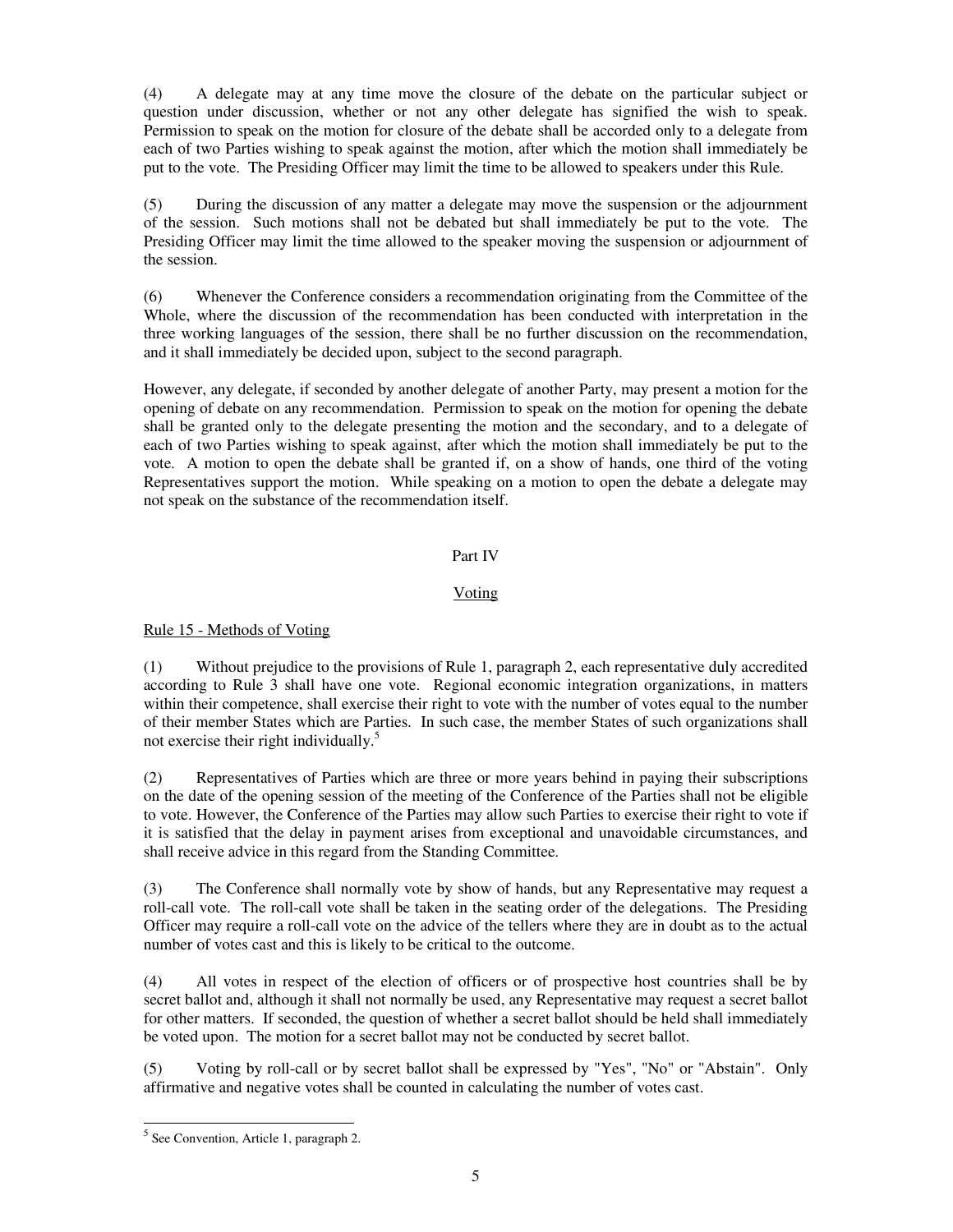(6) If votes are equal, the motion or amendment shall not be carried.

(7) The Presiding Officer shall be responsible for the counting of the votes and shall announce the result. The Presiding Officer may be assisted by tellers appointed by the Secretariat.

(8) After the Presiding Officer has announced the beginning of the vote, it shall not be interrupted except by a Representative on a point of order in connection with the actual conduct of the voting. The Presiding Officer may permit Representatives to explain their votes either before or after the voting, and may limit the time to be allowed for such explanations.

## Rule 16 - Majority

Except where otherwise provided for under the provisions of the Convention, these Rules or the Terms of Reference for the Administration of the Trust Fund, all votes on procedural matters relating to the forwarding of the business of the meeting shall be decided by a simple majority of votes cast, while all other decisions shall be taken by a two-thirds majority of votes cast.

## Rule 17 - Procedure for Voting on Motions and Amendments

(1) A delegate may move that parts of a proposal or of an amendment be voted on separately. If objection is made to the request for such division, the motion for division shall be voted upon first. Permission to speak on the motion for division shall be accorded only to a delegate from each of two Parties wishing to speak in favour of and a delegate from each of two Parties wishing to speak against the motion. If the motion for division is carried, those parts of the proposal or amendment which are subsequently approved shall be put to the vote as a whole. If all operative parts of the proposal of the amendment have been rejected, the proposal or the amendment shall be considered to have been rejected as a whole.

(2) When an amendment is moved to a proposal, the amendment shall be voted on first. When two or more amendments are moved to a proposal, the Conference shall vote first on the amendment furthest removed in substance from the original proposal and then on the amendment next furthest removed therefrom, and so on until all amendments have been put to the vote. When, however, the adoption of one amendment necessarily implies the rejection of another amendment, the latter amendment shall not be put to the vote. If one or more amendments are adopted, the amended proposal shall then be voted upon. A motion is considered an amendment to a proposal if it merely adds to, deletes or revises part of that proposal.

(3) If two or more proposals relate to the same question, the Conference shall, unless it decides otherwise, vote on the proposals in the order in which they have been submitted. The Conference may, after voting on a proposal, decide whether to vote on the next proposal.

## Rule 18 - Elections

(1) If in an election to fill one place no candidate obtains the required majority in the first ballot, a second ballot shall be taken restricted to the two candidates obtaining the largest number of votes. If in the second ballot the votes are equally divided, the Presiding Officer shall decide between the candidates by drawing lots.

(2) If in the first ballot there is a tie amongst candidates obtaining the second largest number of votes, a special ballot shall be held amongst them to reduce the number of candidates to two.

(3) In the case of tie amongst three or more candidates obtaining the largest number of votes in the first ballot, a special ballot shall be held amongst them to reduce the number of candidates to two. If a tie then results amongst two or more candidates, the Presiding Officer shall reduce the number to two by drawing lots, and a further ballot shall be held in accordance with paragraph 1 of this Rule.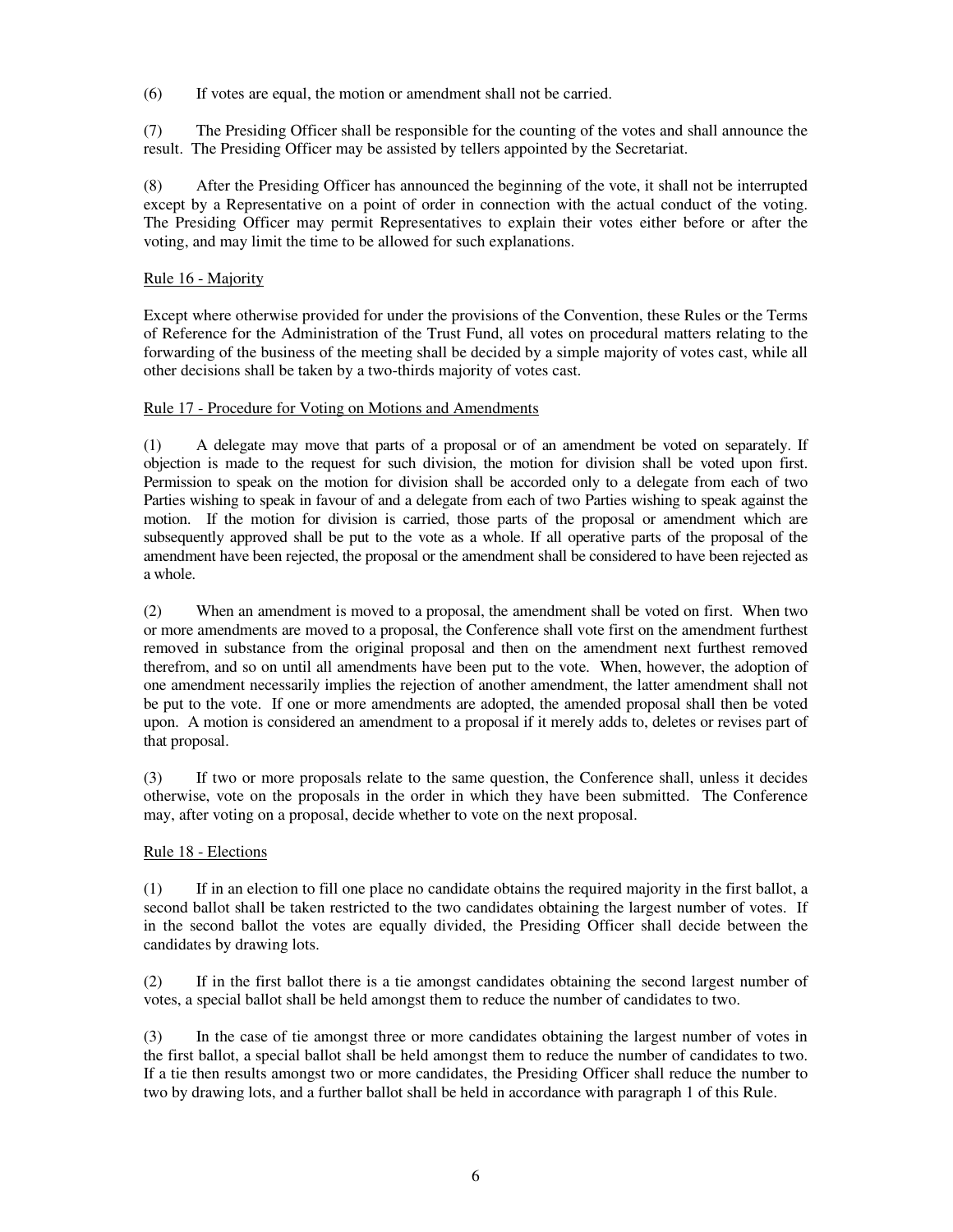## Part V

#### Languages and Records

### Rule 19 - Official and Working Languages

(1) English, French and Spanish shall be the official and working languages of the meeting.

(2) Speeches made in any of the working languages shall be interpreted into the other working languages.

(3) The official documents of the meeting shall be distributed in the working languages.

## Rule 20 - Other Languages

(1) A delegate may speak in a language other than a working language. They shall be responsible for providing interpretation into a working language, and interpretation by the Secretariat into the other working languages may be based upon that interpretation.

(2) Any document submitted to the Secretariat in any language other than a working language shall be accompanied by a translation into one of the working languages.

## Rule 21 - Summary Records

(1) Summary records of the meeting shall be circulated to all Parties in the official languages of the meeting.

(2) Committees and working groups shall decide upon the form in which their records shall be prepared.

## Part VI

#### Publicity of Debates

#### Rule 22 - Plenary Sessions

All plenary sessions of the meeting shall be open to the public, except that in exceptional circumstances the Conference may decide, by a two-thirds majority of Representatives present and voting, that any single session be closed to the public.

#### Rule 23 - Sessions of Committees and Working Groups

As a general rule, sessions of committees and working groups other than the Committee of the Whole shall be limited to the delegates and to observers invited by the Chairpersons of the committees or working groups.

## Part VII

## Committees and Working Groups

#### Rule 24 - Establishment of Committees and Working Groups

(1) In addition to the Credentials Committee, the Conference of the Parties shall establish a committee to forward the business of the meeting. This committee shall be called the Committee of the Whole. It shall be responsible for making recommendations to the Conference on any matter of a scientific or technical nature, including proposals to amend the Appendices of the Convention, as well as